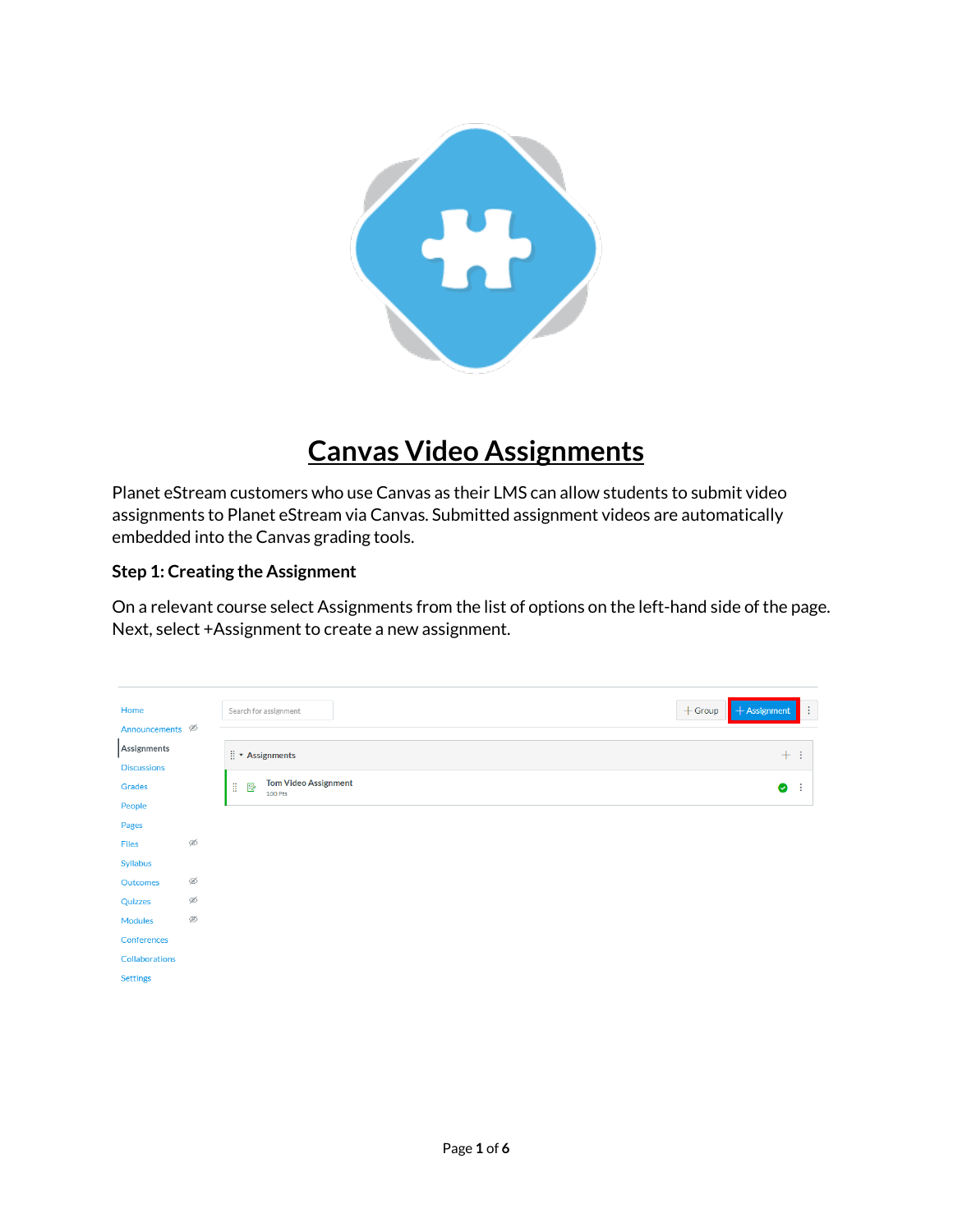Give the new assignment a title and description. You can type what you want the user to submit in the text box or select the Planet eStream icon to use the Web Recorder to create video instructions.

 $\sim$  100  $\mu$ 

Then determine how the assignment will be graded.

|                                                                               | $\overline{\phantom{a}}$ |
|-------------------------------------------------------------------------------|--------------------------|
| Video Assignment                                                              |                          |
|                                                                               | <b>HTML Editor</b><br>画  |
| <b>B</b> <i>I</i> <u>U</u> <b>A · A ·</b> <i>I</i> , <i>E E E E E E E E E</i> |                          |
| $^{\circledR}$<br>$\overline{\phantom{a}}$                                    |                          |
| Please submit video for this assignment                                       |                          |
|                                                                               |                          |
|                                                                               |                          |
|                                                                               |                          |
|                                                                               |                          |
|                                                                               |                          |
|                                                                               |                          |
|                                                                               |                          |

The submission type should be set to Online – Text Entry. Once you have done this scroll down to confirm any additional assignment settings and press Save.

| Submission type | Online<br>$\checkmark$ |
|-----------------|------------------------|
|                 | Online entry options   |
|                 | <b>7</b> Text entry    |
|                 | <b>Website URL</b>     |
|                 | □ Media Recordings     |
|                 | $\Box$ File Uploads    |
|                 |                        |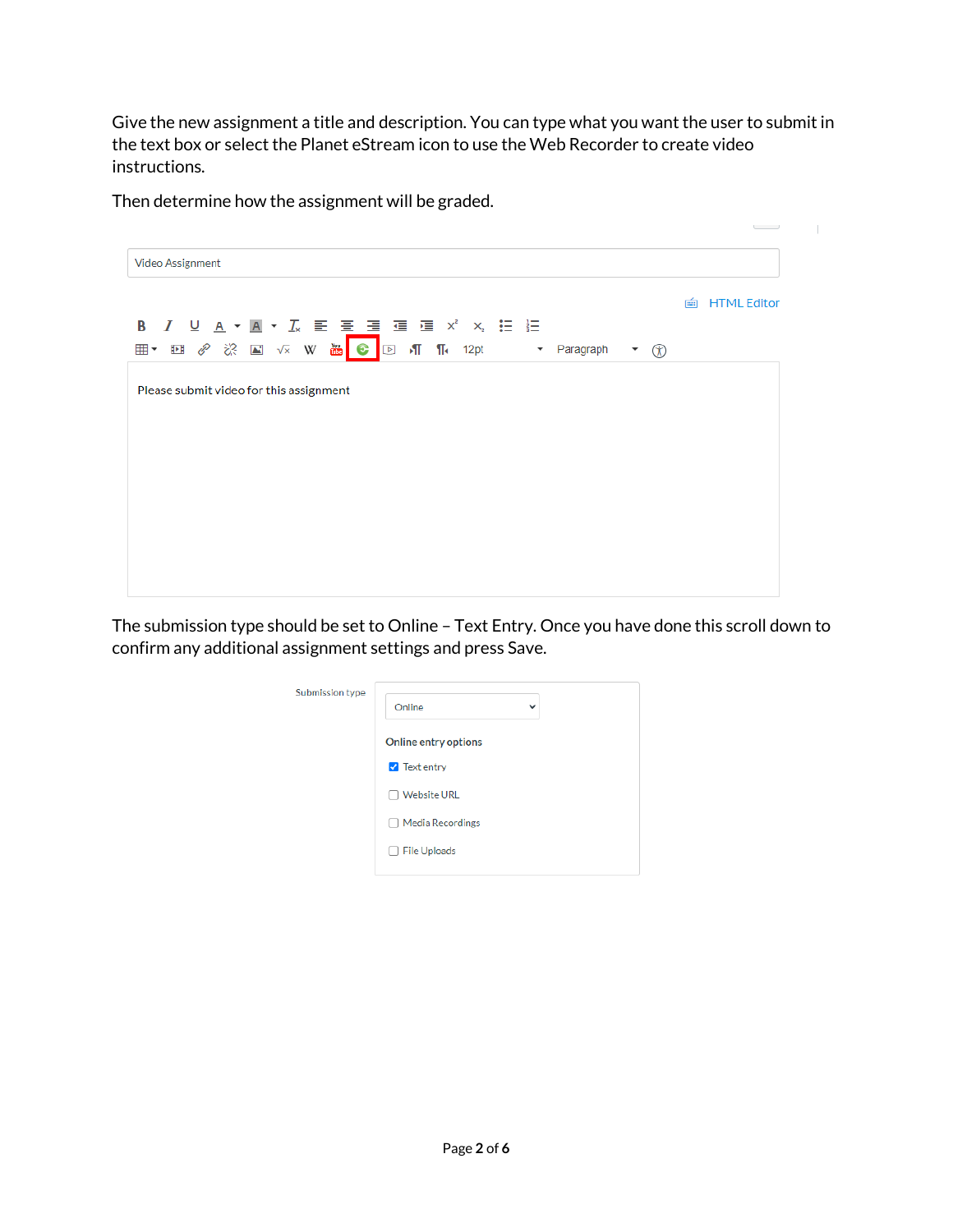## **Step 2: Making a Submission**

As a student navigate to Assignments to view any assignments that have been set. Select the relevant assignment from the list.

|                | Search for assignment                           | <b>SHOW BY DATE</b> | <b>SHOW BY TYPE</b> |
|----------------|-------------------------------------------------|---------------------|---------------------|
|                | ▼ Undated assignments                           |                     |                     |
| <b>B</b>       | <b>Tom Video Assignment</b><br>85/100 pts   85% |                     |                     |
| F <sub>2</sub> | <b>Video Assignment</b><br>$-100$ pts           |                     |                     |

Next, select the Planet eStream icon to launch the Planet eStream plugin.



When the plugin loads the options available will depend on the Planet eStream licence your organisation holds and the permissions that the students have. Typically, they will be able the Media Library, Upload and Web Recorder Options.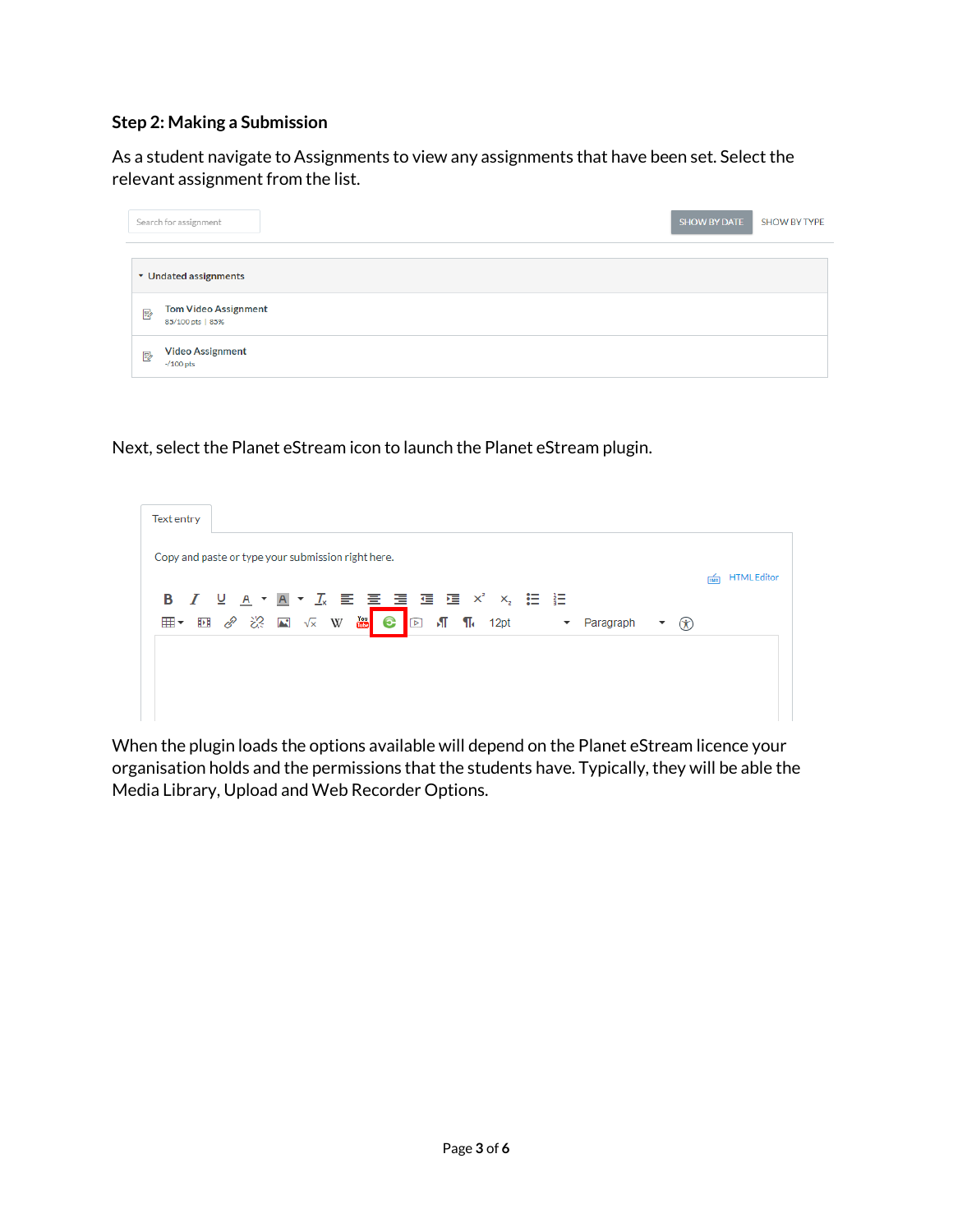To upload a new video assignment, select Upload. You can then drag-and-drop or click the Upload Video or Audio file option. Next, add your information as usual and select the Upload option.

|    | Planet eStream     |        |                                           |                 |                   | ×                       |
|----|--------------------|--------|-------------------------------------------|-----------------|-------------------|-------------------------|
|    |                    |        |                                           |                 |                   | eStream Administrator   |
|    | Ω<br>Media Library | Upload | TV & Radio Archive                        | 曽<br><b>EPG</b> | 同<br>Web Recorder | Photo Library           |
| on |                    |        | Upload Media                              |                 |                   |                         |
| W  |                    |        | <b>Upload Video or Audio Files</b>        |                 |                   | _                       |
|    |                    |        | Hint:You can drag and drop your file here |                 |                   | <b>Upload Documents</b> |

To create a new video capture of your webcam, screen or both, select the Web Recorder option.

Configure your settings as usual and hit Record. Then press Stop, enter any relevant information and upload.

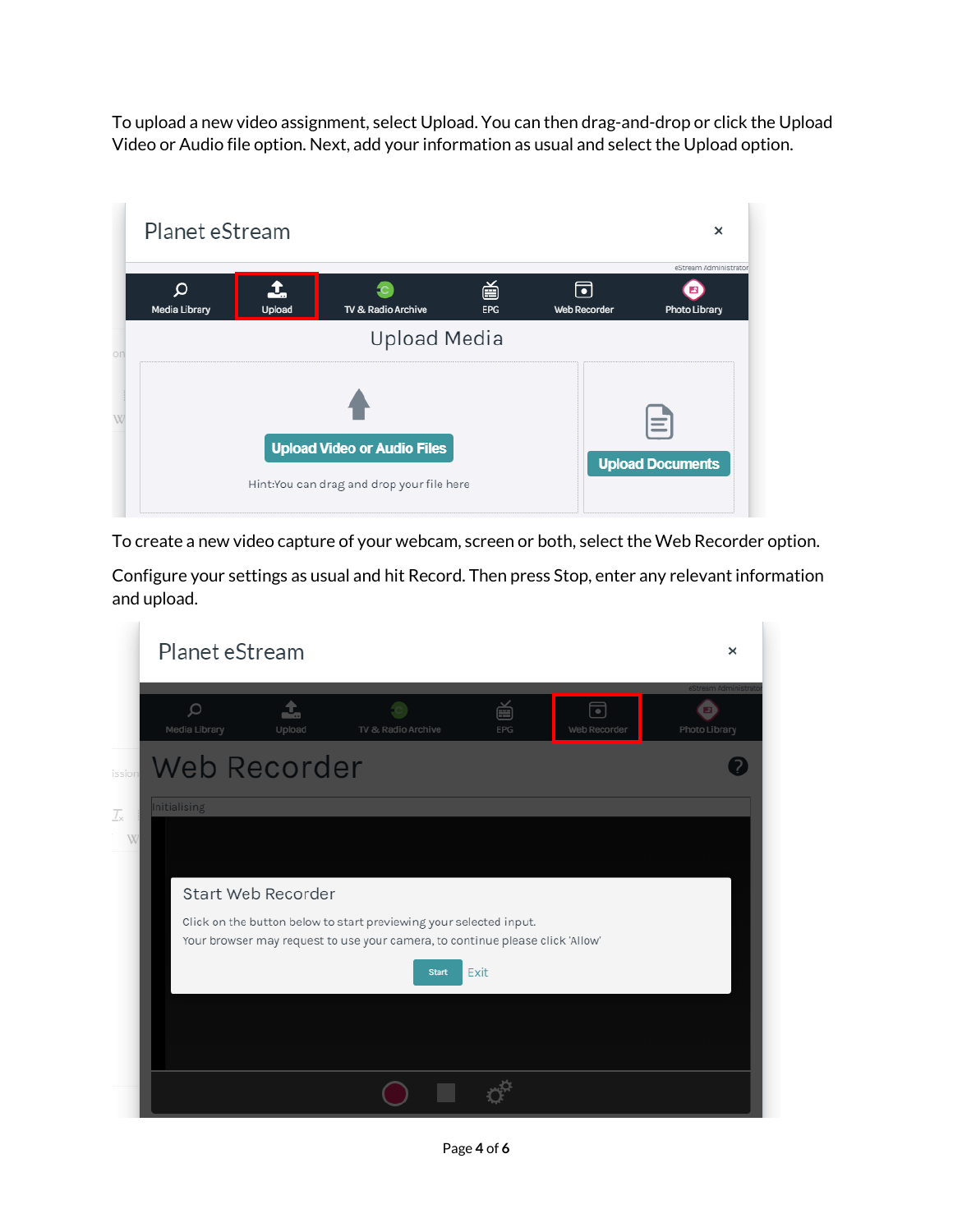Once you have added the video or videos that you want to submit as an assignment, add any relevant comments or additional information and select Submit Assignment.



## **Step 3: Grading Submissions**

As an Educator navigate to the Canvas grading tools. All submissions for each student should be visible. Select a student name to grade the submissions.

| Student name                 | Tom Video Assignment<br>Out of 100 | Video Assignment<br>Out of 100 | Assignments | <b>Total</b>             |
|------------------------------|------------------------------------|--------------------------------|-------------|--------------------------|
| Andrew                       |                                    |                                | -           | -                        |
| Phil B<br>-<br>-<br>-        |                                    |                                | -           |                          |
| <b>Ben Goulden</b><br>-<br>۰ |                                    | -                              |             |                          |
| John Jackson                 | -<br>-<br>-                        |                                |             | $\overline{\phantom{0}}$ |
| Matthew                      |                                    | -                              | -           |                          |
| Phil                         |                                    | -                              | -           | $\overline{\phantom{a}}$ |
| <b>Test Student</b>          | 85%                                | B                              | 85%         | 85%                      |